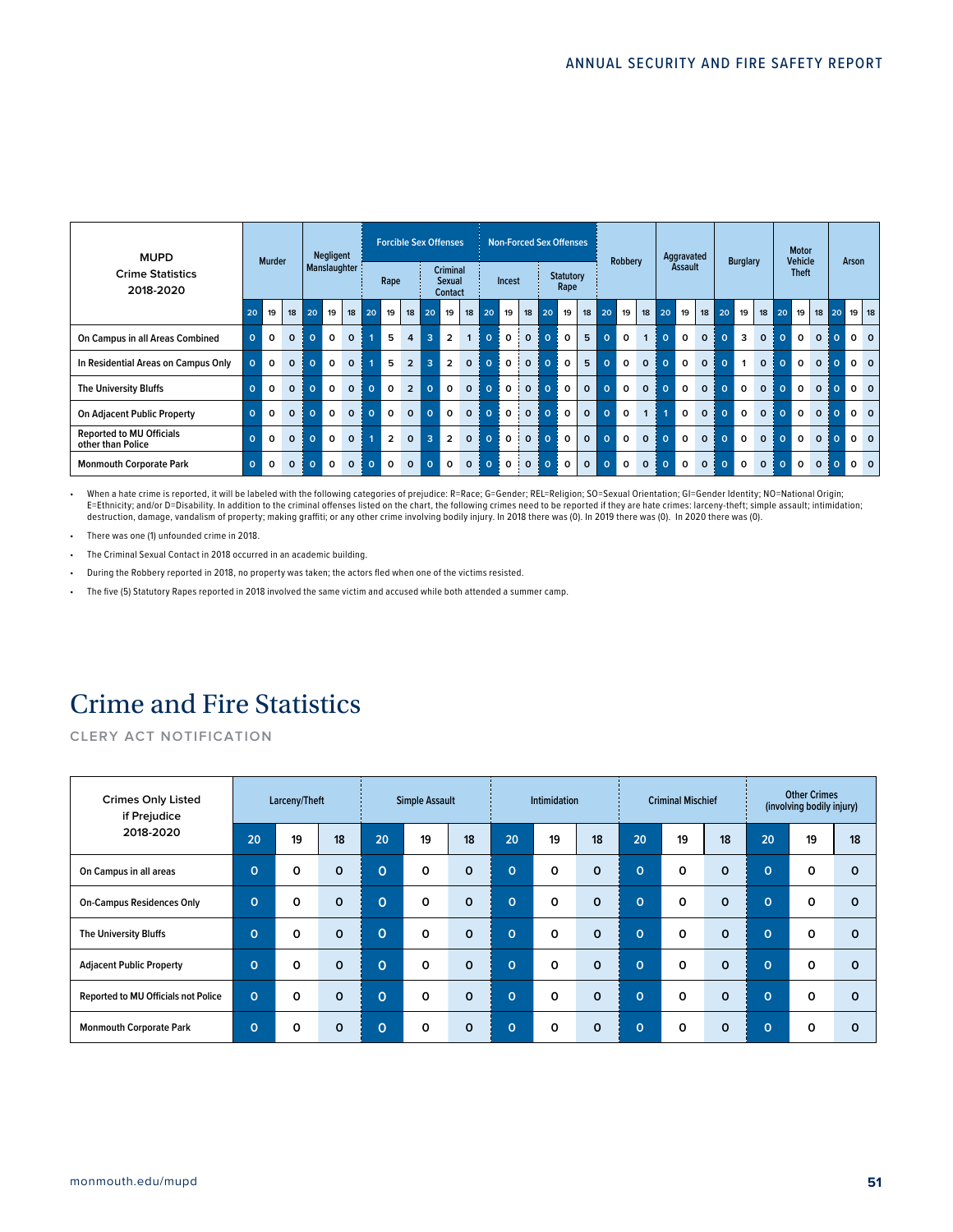# Crime and Fire Statistics

**CLERY ACT NOTIFICATION**

| <b>Fire Statistics</b><br>2018-2020 | <b>Total Fires in</b><br><b>Each Building</b> | <b>Fire Number</b> | <b>Cause of Fire</b> | Number of<br>Injuries that<br>Required<br>Treatment at a<br><b>Medical Facility</b> | Number of<br><b>Deaths Related</b><br>to Fire | Value of<br>Property<br>Damage<br>Caused by<br>the Fire | Year of the Fire |
|-------------------------------------|-----------------------------------------------|--------------------|----------------------|-------------------------------------------------------------------------------------|-----------------------------------------------|---------------------------------------------------------|------------------|
| Garden<br><b>Apartments</b>         | 0                                             | N/A                | N/A                  | $\mathbf 0$                                                                         | $\mathbf 0$                                   | N/A                                                     | N/A              |
| <b>Great Lawn</b><br>Apartments     | 0                                             | N/A                | N/A                  | 0                                                                                   | 0                                             | N/A                                                     | N/A              |
| Beechwood<br>Hall                   | $\mathbf{o}$                                  | N/A                | N/A                  | $\mathbf 0$                                                                         | $\mathbf 0$                                   | N/A                                                     | N/A              |
| <b>Cedar Hall</b>                   | 0                                             | N/A                | N/A                  | $\mathbf 0$                                                                         | 0                                             | N/A                                                     | N/A              |
| <b>Elmwood Hall</b>                 | $\mathbf{o}$                                  | N/A                | N/A                  | $\mathbf{o}$                                                                        | $\mathbf 0$                                   | N/A                                                     | N/A              |
| <b>Laurel Hall</b>                  | 0                                             | N/A                | N/A                  | o                                                                                   | 0                                             | N/A                                                     | N/A              |
| Maplewood<br>Hall                   | 0                                             | N/A                | N/A                  | $\mathbf 0$                                                                         | $\mathbf{o}$                                  | N/A                                                     | N/A              |
| <b>Mullaney Hall</b>                | 0                                             | N/A                | N/A                  | 0                                                                                   | 0                                             | N/A                                                     | N/A              |
| Oakwood Hall                        | $\mathbf 0$                                   | N/A                | N/A                  | $\mathbf{o}$                                                                        | $\mathbf 0$                                   | N/A                                                     | N/A              |
| <b>Pinewood Hall</b>                | 0                                             | N/A                | N/A                  | $\mathbf 0$                                                                         | 0                                             | N/A                                                     | N/A              |
| <b>Redwood Hall</b>                 | $\mathbf 0$                                   | N/A                | N/A                  | $\mathbf 0$                                                                         | $\mathbf 0$                                   | N/A                                                     | N/A              |
| <b>Spruce Hall</b>                  | 0                                             | N/A                | N/A                  | o                                                                                   | 0                                             | N/A                                                     | N/A              |
| <b>Willow Hall</b>                  | $\mathbf{o}$                                  | N/A                | N/A                  | $\mathbf 0$                                                                         | $\mathbf 0$                                   | N/A                                                     | N/A              |
| <b>Hesse Hall</b>                   | O                                             | N/A                | N/A                  | O                                                                                   | 0                                             | N/A                                                     | N/A              |

• Fires only occurred in buildings and years listed for the required reporting period; N/A indicates non-applicability.

• There were no residential fires reported in 2018.

• There were no residential fires reported in 2019.

• There were no residential fires reported in 2020.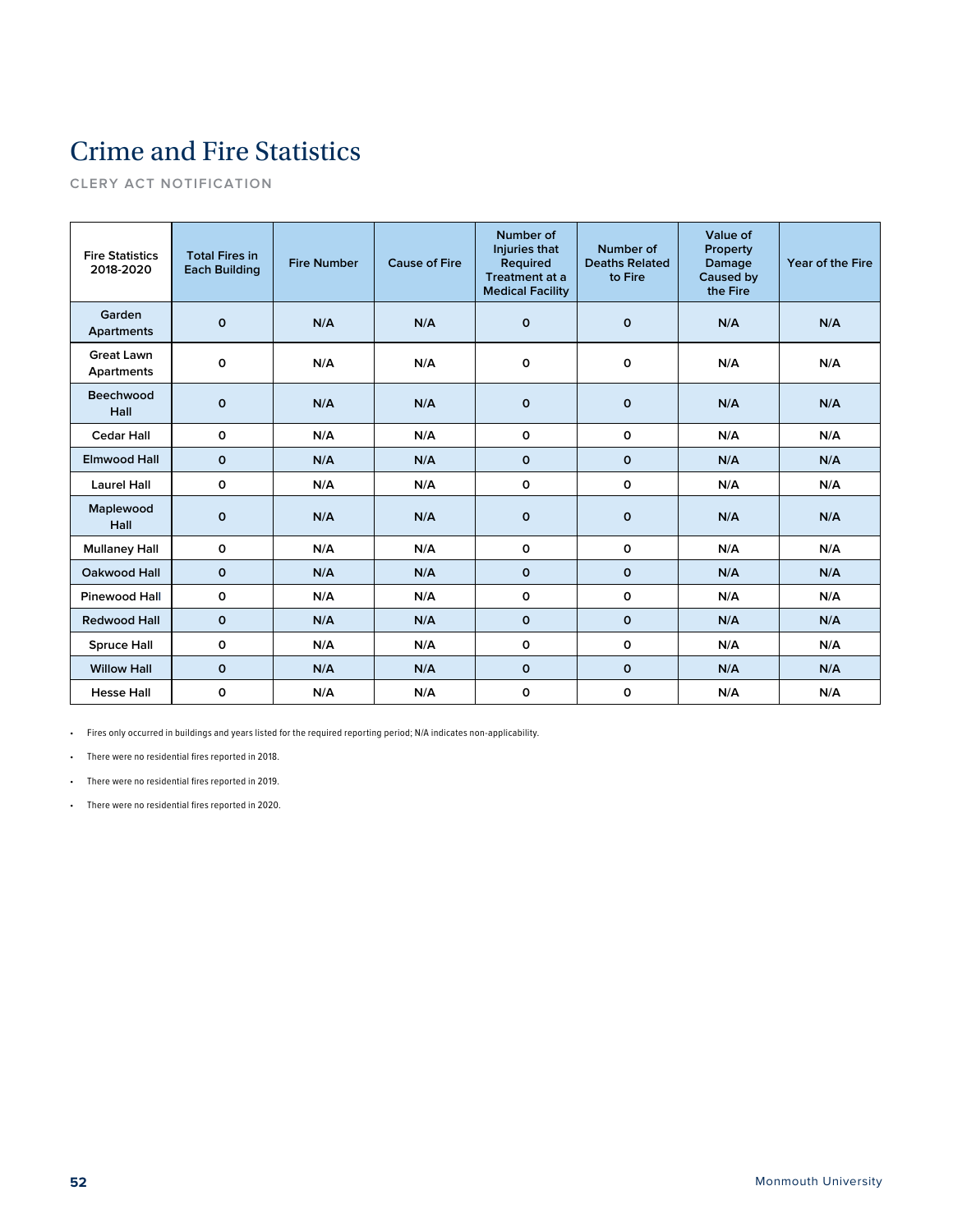## Crime and Fire Statistics

**CLERY ACT NOTIFICATION**

| <b>Fire Safety</b><br>Systems-<br><b>Residential</b><br>Housing<br>2018-2020 | <b>Fire Alarm</b><br><b>Monitoring Done</b><br>On Site<br>(by MUPD) | <b>Building Equipped</b><br>with Full Sprinkler<br>System | <b>Building Has Fire</b><br><b>Alarms &amp; Smoke</b><br><b>Detectors</b> | <b>Fire Extinguisher</b><br><b>Devices</b> | <b>Evacuation Plans</b><br>& Placards | Number of<br>Evacuation<br>(Fire) Drills Each<br><b>Calendar Year</b> |
|------------------------------------------------------------------------------|---------------------------------------------------------------------|-----------------------------------------------------------|---------------------------------------------------------------------------|--------------------------------------------|---------------------------------------|-----------------------------------------------------------------------|
| Garden<br><b>Apartments</b>                                                  | Y                                                                   | Y                                                         | Y                                                                         | Y                                          | Y                                     | 4                                                                     |
| <b>Great Lawn</b><br>Apartments                                              | Y                                                                   | Y                                                         | Y                                                                         | Y                                          | Y                                     | 4                                                                     |
| <b>Beechwood Hall</b>                                                        | Y                                                                   | Y                                                         | Y                                                                         | Y                                          | Y                                     | 4                                                                     |
| <b>Cedar Hall</b>                                                            | Y                                                                   | Y                                                         | Y                                                                         | Y                                          | Y                                     | 4                                                                     |
| <b>Elmwood Hall</b>                                                          | Y                                                                   | Y                                                         | Y                                                                         | Y                                          | Y                                     | 4                                                                     |
| <b>Laurel Hall</b>                                                           | Y                                                                   | Y                                                         | Y                                                                         | Y                                          | Y                                     | 4                                                                     |
| <b>Maplewood Hall</b>                                                        | Y                                                                   | Y                                                         | Y                                                                         | Y                                          | Y                                     | 4                                                                     |
| <b>Mullaney Hall</b>                                                         | Y                                                                   | Y                                                         | Y                                                                         | Y                                          | Y                                     | 4                                                                     |
| Oakwood Hall                                                                 | Y                                                                   | Y                                                         | Y                                                                         | Y                                          | Y                                     | 4                                                                     |
| <b>Pinewood Hall</b>                                                         | Y                                                                   | Y                                                         | Y                                                                         | Y                                          | Y                                     | 4                                                                     |
| <b>Redwood Hall</b>                                                          | Y                                                                   | Y                                                         | Y                                                                         | Y                                          | Y                                     | 4                                                                     |
| <b>Spruce Hall</b>                                                           | Y                                                                   | Y                                                         | Y                                                                         | Y                                          | Y                                     | 4                                                                     |
| <b>Willow Hall</b>                                                           | Y                                                                   | Y                                                         | Y                                                                         | Y                                          | Y                                     | 4                                                                     |
| <b>Hesse Hall</b>                                                            | Y                                                                   | Y                                                         | Y                                                                         | Y                                          | Y                                     | 4                                                                     |

• Full sprinkler system is defined as having sprinklers in both the common areas and individual rooms.

• The University Bluffs Apartments are overseen by municipal fire officials. Certificate of the fire Systems Operability are available upon request.